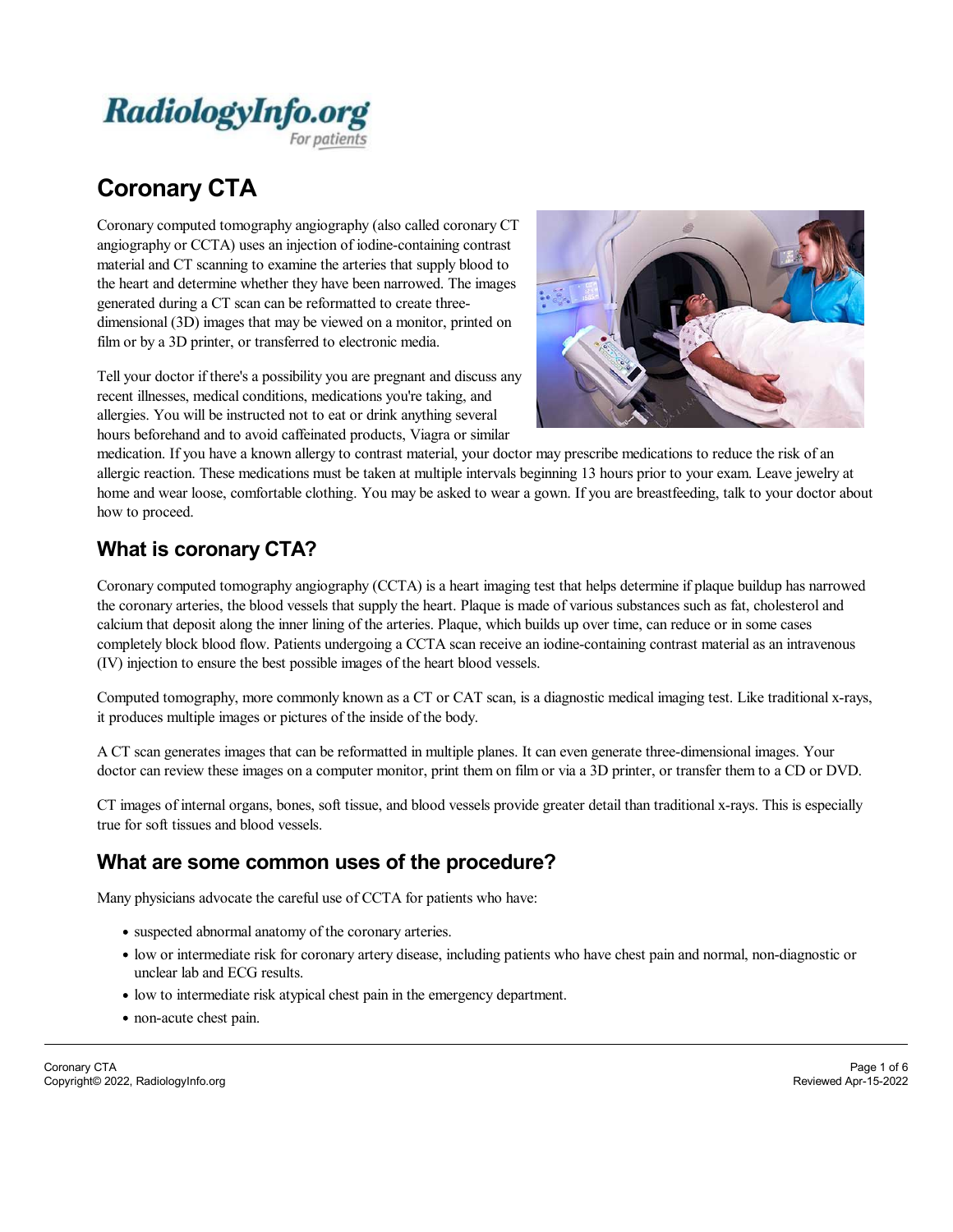- new or worsening symptoms with a previous normal stress test result.
- unclear or inconclusive stress test results.
- new onset heart failure with reduced heart function and low or medium risk for coronary artery disease.
- intermediate risk of coronary artery disease before non-coronary cardiac surgery.
- coronary artery bypass grafts.

For patients meeting the above indications, CCTA can provide important information about the presence and extent of plaque in the coronary arteries. Apart from identifying coronary artery narrowing as the cause ofchest discomfort, it can also detect other possible causes of symptoms, such as a collapsed lung, blood clot in the vessels leading to the lungs, or aortic abnormalities. Your primary care physician or cardiac specialist, in consultation with a radiologist who would perform thetest, will determine whether CCTA is appropriate for you.

# **How should I prepare?**

Wear comfortable, loose-fitting clothing to your exam. You may need to change into a gown for the procedure.

Metal objects, including jewelry, eyeglasses, dentures, and hairpins, may affect the CT images. Leave them at home or remove them prior to your exam. Some CT exams will require you to remove hearing aids and removable dental work. Women will need to remove bras containing metal underwire. You may need to remove any piercings, if possible.

Your doctor may instruct you to not eat or drink anything for a few hours before your exam if it will use contrast material. Tell your doctor about all medications you are taking and if you have any allergies. If you have a known allergy to contrast material, your doctor may prescribe medications (usually a steroid) to reduce the risk of an allergic reaction. To avoid unnecessary delays, contact your doctor well before the date of your exam.

Also tell your doctor about any recent illnesses or other medical conditions and whether you have a history of heart disease, asthma, diabetes, kidney disease, or thyroid problems. Any of these conditions may increase the risk of an adverse effect.

On the day before and day of your exam, you may be asked to avoid:

- diet pills and caffeinated drinks such as coffee, tea, energy drinks or sodas. These may increase heart rate and limit the ability of the exam to evaluate for plaque in the coronary arteries.
- Viagra or any similar medication. They are not compatible with the medications you will receive during the procedure.

On the night before the procedure, you may be asked to take a beta blocker medication to lower your heart rate to optimize the quality of the exam.

Your child may be asked not to eat or drink anything for several hours beforehand, especially if a sedative or anesthesia will be used in the exam. In general, children who have recently been ill will not be sedated or anesthetized. If this is the case, or if you suspect that your child may be getting sick, you should talk with your physician about rescheduling the CT exam.

You should also inform your physician of any medications your child is taking and if he/she has any allergies, especially to intravenous (IV) or oralcontrast materials. The allergy information should also be discussed with the CT technologist or nurse at the time of the CT examination. If your child has a known contrast material allergy, you should inform the doctor and technologist prior to the exam.

Also inform your doctor of any recent illnesses or other medical conditions your child may have, and if there is a history of heart disease, asthma, diabetes, kidney disease or thyroid problems. Any of these conditions may influence the decision on whether contrast material will be given to your child for the CT examination.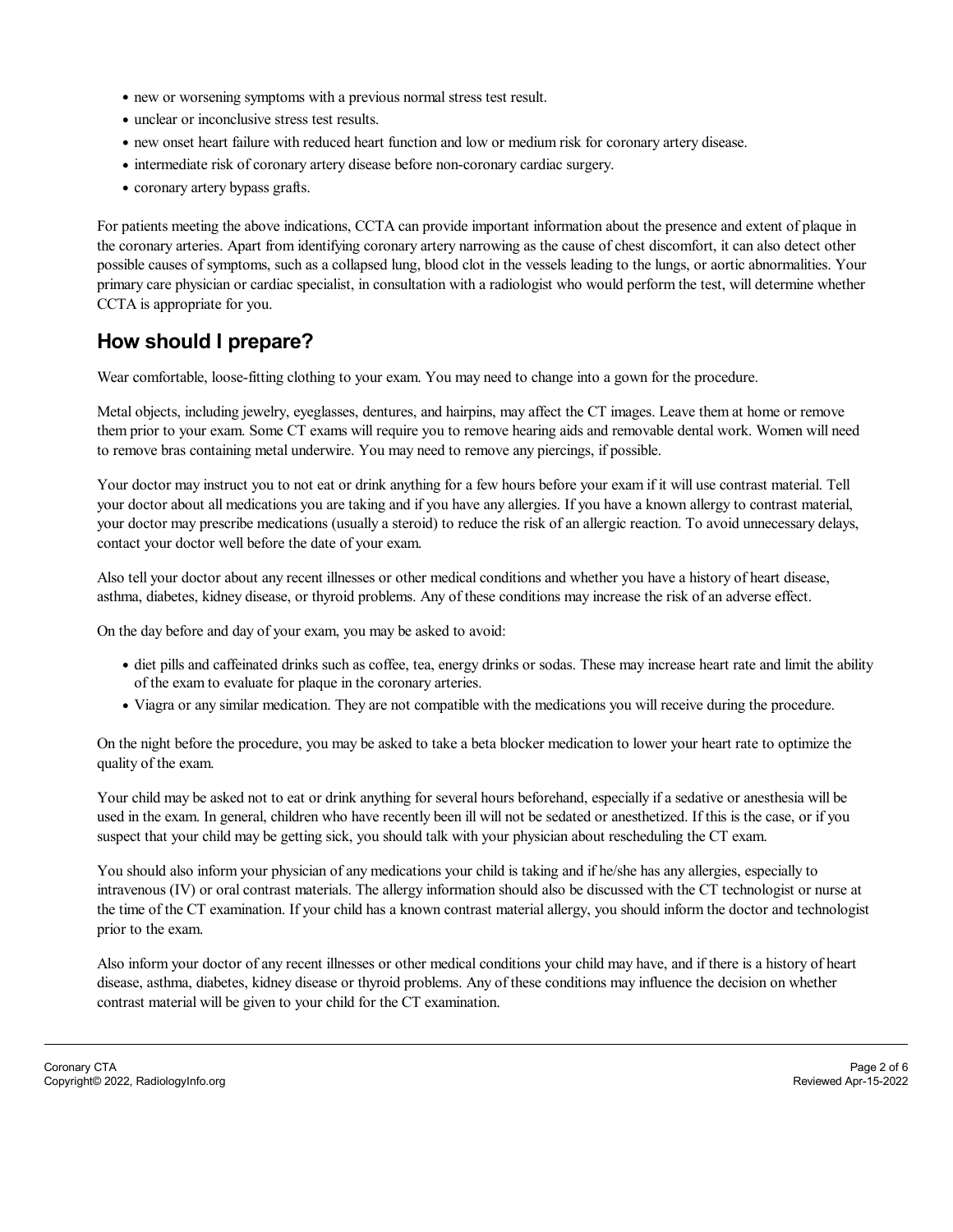Talk to your doctor if you have questions about the instructions you've been given.

Women should always inform their physician and the CT technologist if there is any possibility that they may be pregnant. *See the CT Safety During Pregnancy ([https://www.radiologyinfo.org/en/info/safety-ct-pregnancy\)](https://www.radiologyinfo.org/en/info/safety-ct-pregnancy) page for more information.*

If you are breastfeeding at the time of the exam, ask your doctor how to proceed. It may help to pump breast milk ahead of time. Keep it on hand for use until all contrast material has cleared from your body (about 24 hours after the test). However, the most recent American College of Radiology (ACR) Manual on Contrast Media reports that studies show the amount of contrast absorbed by the infant during breastfeeding is extremely low. *For further information please consult the ACR Manual on Contrast Media [\(https://www.acr.org/Clinical-Resources/Contrast-Manual\)](https://www.acr.org/Clinical-Resources/Contrast-Manual) and its references.*

# **What does the equipment look like?**

The CT scanner is typically a large, donut-shaped machine with a short tunnel in the center. You will lie on a narrow table that slides in and out of this short tunnel. Rotating around you, the x-ray tube and electronic x-ray detectors are located opposite each other in a ring, called a gantry. The computer workstation that processes the imaging information is in a separate control room. This is where the technologist operates the scanner and monitors your exam in direct visualcontact. The technologist will be able to hear and talk to you using a speaker and microphone.

CCTA is very much like a normal CT scan. The only difference is the speed of the CT scanner and the use of a heart monitor to determine your heart rate.

# **How does the procedure work?**

During the examination, x-rays pass through the body and are picked up by special detectors in the scanner. Typically, higher numbers (especially 64 or more) of these detectors result in clearer final images. For that reason, CCTA often is referred to as multi-detector or multi-slice CT scanning. The information collected during the CCTA examination is used to identify the coronary artery anatomy, plaque, narrowing of the vessel, and, in certain cases, heart function. The radiologist will use the computer to create three-dimensional images and images in various planes to completely evaluate the heart and coronary arteries.

Procedures use contrast material to clearly define the blood vessels being examined by making them appear bright white.

# **How is the procedure performed?**

The nurse will give you a gown to wear during the procedure.

The technologist will clean three small areas of your chest and place electrodes (small, sticky discs) on these areas. Men may require a smallarea of hair to be shaved on their chest to help the electrodes stick. The electrodes are attached to an electrocardiograph (ECG) monitor, which shows your heart's electricalactivity during the test.

A nurse or technologist will insert an intravenous (IV) line into a vein in your arm to administer contrast material during your procedure. While in the CT scanner, you may be given a beta blocker medication through the same IV line or by mouth to help slow your heart rate in order to improve image quality. Nitroglycerin, to dilate and improve visualization of the coronary arteries, may also be administered as a tablet, a spray underneath your tongue or a patch on your skin.

While lying on the scanning table, you may be asked to raise your arms over your head for the duration of the exam. This will help improve image quality.

Next, the table will move quickly through the scanner to determine the correct starting position for the scans. Then, the table will move slowly through the machine for the actual CT scan. Depending on the type of CT scan, the machine may make several passes.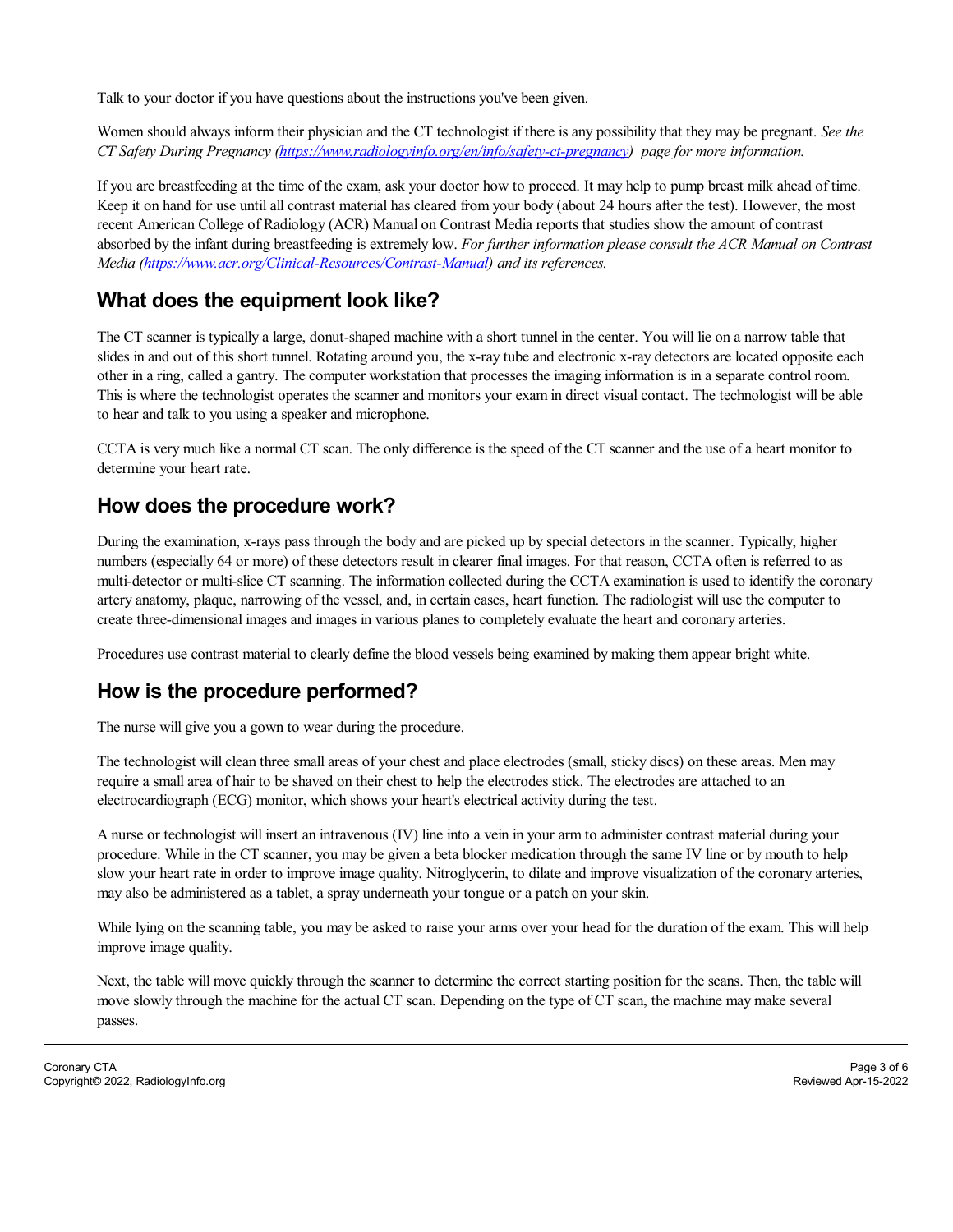The technologist may ask you to hold your breath during the scanning. Any motion, including breathing and body movements, can lead to artifacts on the images. This loss of image quality can resemble the blurring seen on a photograph taken of a moving object.

Inform your doctor if you have problems holding your breath for 5 to 15 seconds. Breathing during the scan creates blurring on the images and can result in an inconclusive exam.

When the exam is complete, the technologist will ask you to wait until they verify that the images are of high enough quality for accurate interpretation by the radiologist.

The doctor or nurse will remove your IV line before you go home.

Including all preparations, the CCTA scan usually takes about 15 minutes if the heart rate is slow and steady. It may take longer if the baseline heart rate is fast and beta-blocker is given to slow it down. If the beta-blocker is given by mouth it generally will require at least one hour to take effect. If the medication is injected into a vein (intravenously), it may still require multiple doses and up to 20 minutes to reach the slower heart rate.

### **What will I experience during and after the procedure?**

Other than the needle stick when the IV line is placed, most CT exams are fast, easy and painless.

Though the scan is painless, you may have some discomfort from remaining still for several minutes or from placement of an IV. If you have a hard time staying still, are very nervous, anxious, or in pain, you may find a CT exam stressful. The technologist or nurse, under the direction of a doctor, may offer you some medication to help you tolerate the CT exam.

If the exam uses iodinated contrast material, your doctor will screen you for chronic or acute kidney disease. The doctor may administer contrast material intravenously (by vein), so you will feela pin prick when the nurse inserts the needle into your vein. You may feel warm or flushed as the contrast is injected. You also may have a metallic taste in your mouth. This will pass. You may feela need to urinate. However, these are only side effects of the contrast injection, and they subside quickly.

The medication given to slow the heart rate has been known to cause some patients to feel dizzy when they stand suddenly due to a lowering of blood pressure. Therefore, you will often be asked to sit up slowly on the table prior to standing. The dizziness is slight and only happens rarely. You may also have your blood pressure taken before the exam, during and following the examination if medications are given. The nitroglycerin medication may also give you a headache; this is not dangerous and will wear off quickly.

When you enter the CT scanner, you may see special light lines projected onto your body. These lines help ensure that you are in the correct position on the exam table. With modern CT scanners, you may hear slight buzzing, clicking and whirring sounds. These occur as the CT scanner's internal parts, not usually visible to you, revolve around you during the imaging process.

You will be alone in the exam room during the CT scan, unless there are special circumstances. For example, sometimes a parent wearing a lead shield may stay in the room with their child. However, the technologist willalways be able to see, hear and speak with you through a built-in intercom system.

After a CT exam, the technologist will remove your intravenous line. They will cover the tiny hole made by the needle with a small dressing. You can return to your normal activities immediately.

# **Who interprets the results and how do I get them?**

A radiologist (<https://www.radiologyinfo.org/en/info/article-your-radiologist>) , a doctor specially trained to supervise and interpret radiology exams, willanalyze the images. The radiologist will send an official report to the doctor who ordered the exam.

If you are actively having chest pain, your results will be given to the emergency room doctor by the radiologist, and a preliminary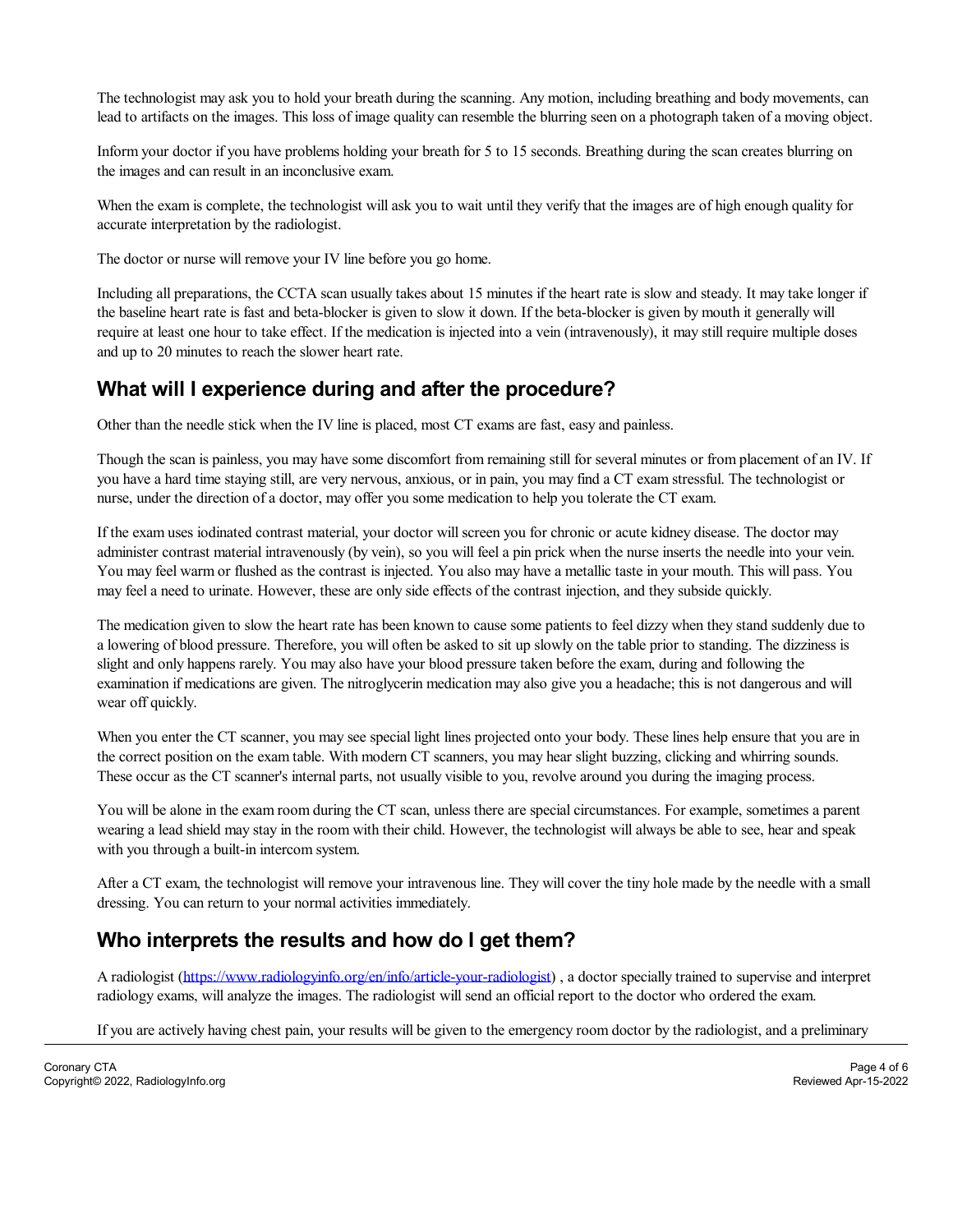result will be reported right away.

You may need a follow-up exam. If so, your doctor willexplain why. Sometimes a follow-up exam further evaluates a potential issue with more views or a special imaging technique. It may also see if there has been any change in an issue over time. Follow-up exams are often the best way to see if treatment is working or if a problem needs attention.

## **What are the benefits vs. risks?**

#### **Benefits**

- CCTA is not invasive. An alternative test, cardiac catheterization with a coronary angiogram, is invasive, has more complications related to the placement ofa long catheter into the groin or wrist arteries extending all the way to the heart, and the movement of the catheter in the blood vessels. Invasive catheterization requires more time for the patient to recover.
- A major advantage of CT is that it is able to view bone, soft tissue and blood vessels allat the same time. It is therefore suited to identify other reasons for your discomfort such as an injury to the aorta or a blood clot in the lungs.
- Unlike conventional x-rays, CT scanning provides very detailed images of many types of tissue.
- CT examinations are fast and simple.
- CT has been shown to be cost-effective for a wide range of medical problems.
- CT is less sensitive to patient movement than MRI.
- Unlike MRI, an implanted medical device of any kind will not prevent you from having a CT scan.
- No radiation remains in a patient's body after a CT exam.
- The x-rays used for CT scanning should have no immediate side effects.

#### **Risks**

- In some people with abnormal kidney function, the contrast material used in CT scanning may worsen kidney function.
- If contrast material leaks out from the vessel being injected and spreads under the skin where the IV is placed, skin damage or damage to blood vessels and nerves, though unlikely, can result. If you feelany pain in your arm at the location of the IV during contrast material injection, you should immediately inform the technologist.
- There is always a slight chance of cancer from excessive exposure to radiation. However, the benefit of an accurate diagnosis far outweighs the risk involved with CT scanning.
- The radiation dose for this procedure varies. *See the Radiation Dose in X-Ray and CT Exams [\(https://www.radiologyinfo.org/en/info/safety-xray](https://www.radiologyinfo.org/en/info/safety-xray)) page for more information about radiation dose.*
- Women should always tell their doctor and x-ray or CT technologist if there is any chance they are pregnant. *See the Safety in X-ray, Interventional Radiology and Nuclear Medicine Procedures [\(https://www.radiologyinfo.org/en/info/safety](https://www.radiologyinfo.org/en/info/safety-radiation) radiation) page for more information about pregnancy and x-rays.*
- Doctors do not generally recommend CT scanning for pregnant women unless medically necessary because of potential risk to the unborn baby.
- IV contrast manufacturers indicate mothers should not breastfeed their babies for 24-48 hours after contrast material is given. However, the most recent American College of Radiology (ACR) Manual on Contrast Media reports that studies show the amount of contrast absorbed by the infant during breastfeeding is extremely low. *For further information please consult the ACR Manual on Contrast Media [\(https://www.acr.org/Clinical-Resources/Contrast-Manual](https://www.acr.org/Clinical-Resources/Contrast-Manual)) and its references.*
- The risk of serious allergic reaction to contrast materials that contain iodine is rare, and radiology departments are well equipped to deal with them.

### **What are the limitations of coronary CTA?**

A person who is very large may not fit into the opening ofa conventional CT scanner. Or, they may be over the weight limit usually 450 pounds—for the moving table.